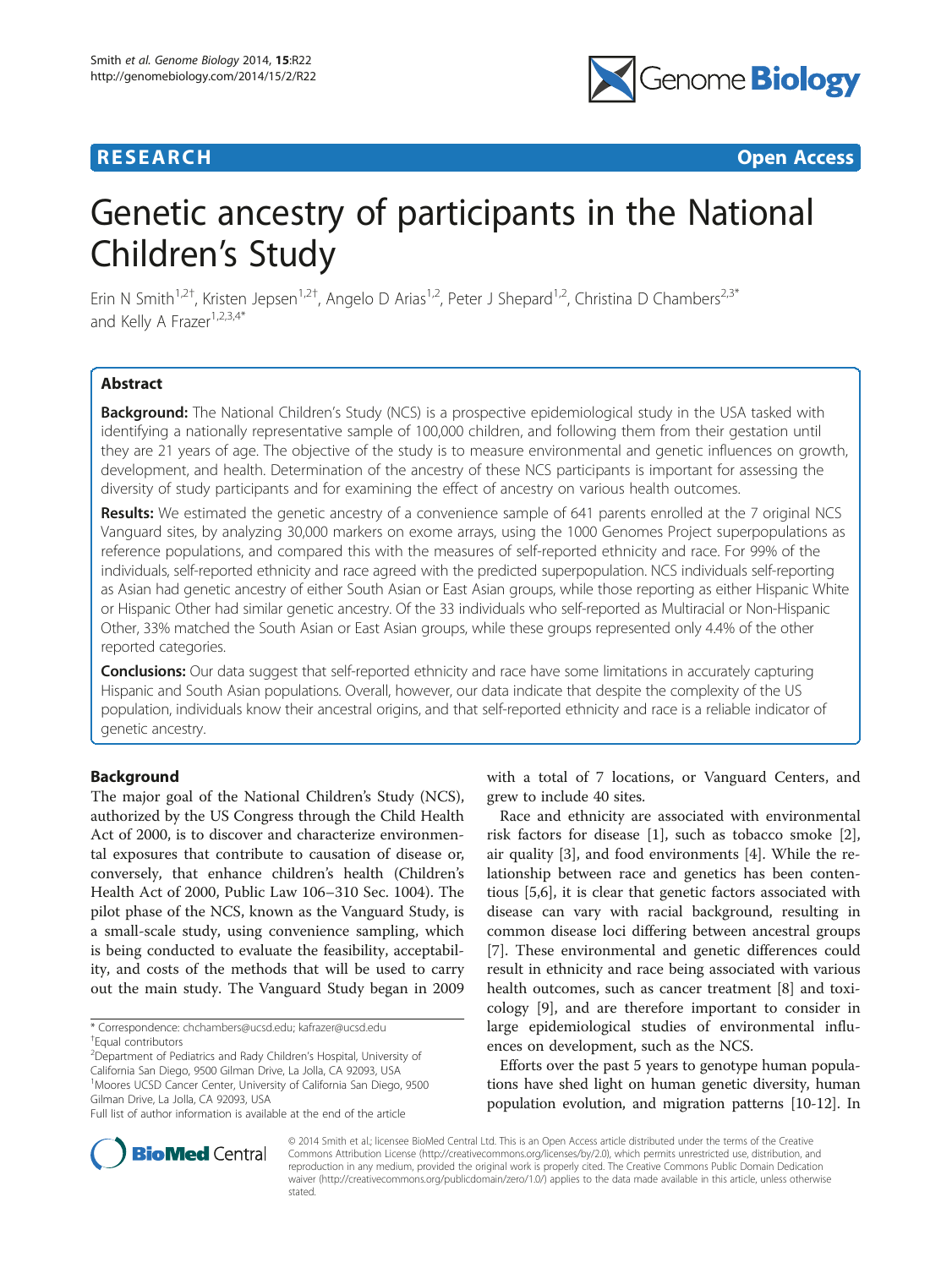recent efforts to comprehensively identify the majority of common variation (>1%) in worldwide populations, the 1000 Genomes Project (1KG) [\[13\]](#page-5-0) is sequencing 2,500 individuals from 25 world populations. Currently, genotype array data are available for 21 of these populations, which are classified into 5 superpopulations: African (AFR), Ad Mixed American (AMR), East Asian (ASN), European (EUR), and South Asian (SAN). Advances in genotyping technologies have yielded cost effective tools, such as the \$54/sample Illumina HumanExome Array, allowing for genotyping of ancestry informative markers, the majority of genome-wide association study (GWAS)-associated loci, and rare coding variations potentially associated with disease.

Our goal was to determine whether self-reported race and ethnicity was concordant with genetic ancestry in a sample of representative American counties. Because individuals can be descended from diverse ancestries that may not be well captured in census categories or may not be similar to genetic reference groups, we aimed to identify potential systematically misclassified groups to guide downstream questionnaires and genetic assays.

To this aim, we examined whether self-reported ethnicity and race accurately assesses the genetic ancestry of participants in the NCS. DNA from 641 NCS-enrolled parents from 7 Vanguard sites was successfully assayed using exome arrays, and 29,972 markers were used for ancestry estimation. We compared the genetic profiles of the NCS participants with those of the reference populations, and determined for each individual whether self-reported race and ethnicity was consistent with their most similar 1KG superpopulation. We also examined race and ethnicity categories for which we were unable to predict a match, such as Multiracial, and used the genetic predictions to infer population groups that may not be adequately captured by the current race and ethnicity categories.

# Results and discussion

Using face-to-face interviews, self-reported race and ethnicity information was collected from 645 participants from 7 counties. Questionnaire responses allowed for two ethnicities (Hispanic or Non-Hispanic) and six race categories (Black or African American, American Indian or Alaska Native, Asian, Native Hawaiian or Other Pacific Islander, White, and Some Other Race), and multiple categories could be picked (Multiracial).

DNA from whole blood was isolated and genotyped using the Illumina HumanExome Array, with 641 samples passing quality control criteria. The HumanExome Array was designed with approximately 3,000 ancestry informative markers that distinguish between European and African American ancestry, and 1,000 markers that distinguish between European and Native American

ancestry. Additional content included sites that could vary by population, but that were not chosen for ancestry informativeness, such as GWAS single nucleotide polymorphisms (SNPs), coding variation, randomly selected synonymous sites, and human leukocyte antigen (HLA) tags. To identify all sites that were informative for ancestry, we calculated informativeness [\[14](#page-5-0)] to distinguish between the 5 superpopulation groups of the 1KG Project and identified around 30,000 sites with positive informativeness.

For each NCS participant, we identified the most similar 1KG super population. Using the ancestry informative SNPs, we clustered the genotypes of the NCS participant with the 1KG participants using multidimensional scaling (MDS). To identify the most similar superpopulation, we created a linear discriminant model based on the top 20 dimensions of the MDS, and trained it using the 1KG data. Then, based on the model, we predicted the most likely superpopulation for each NCS participant (Table [1](#page-2-0)). We additionally performed this analysis using the 21 1KG populations for which we had data (see Additional file [1](#page-5-0): Table S1).

For each self-reported race and ethnic stratum, we identified which 1KG super population(s) we expected the group to match (Table [1](#page-2-0)). When multiple superpopulations were plausible, they were all included as expected matches. For example, we expected self-reported Hispanic African Americans to be most similar to either the African (AFR) or the American Admixed (AMR) 1KG superpopulations. We did not include those that identified themselves as Multiracial or Non-Hispanic Other (a total of 33 individuals) in the concordance estimates. For the NCS participants, we observed high levels of agreement between estimated genetic ancestry and self-reported ethnicity and race (Figure [1\)](#page-3-0). Overall, we observed high levels of agreement between self-report and estimated ancestry, with 601/608 (98.8%) concordant calls.

Clustering can be visualized by plotting the first MDS components against each other for the 1KG (Figure [1A](#page-3-0), B) and the NCS individuals (Figure [1C](#page-3-0), D). Data points were plotted in the first and second dimensions (Figure [1A](#page-3-0),C) and in the second and third dimensions (Figure [1B](#page-3-0),D). The results showed that AFR, EUR, and ASN superpopulations are clearly differentiated in the first two dimensions, while the SAN and AMR groups are overlapping, reflecting their historical European and East Asian ancestry (Figure [1A](#page-3-0)). While the AMR group is broadly distributed, indicating that some individuals are genetically more similar to the EUR group and others to either the ASN or AFR groups, individuals in the SAN group cluster together. In the second and third dimensions, SAN and AMR are distinctly identifiable (Figure [1B](#page-3-0)). NCS individuals identified as Asian by self-report overlap with both the SAN and ASN groups. This is expected, as a distinct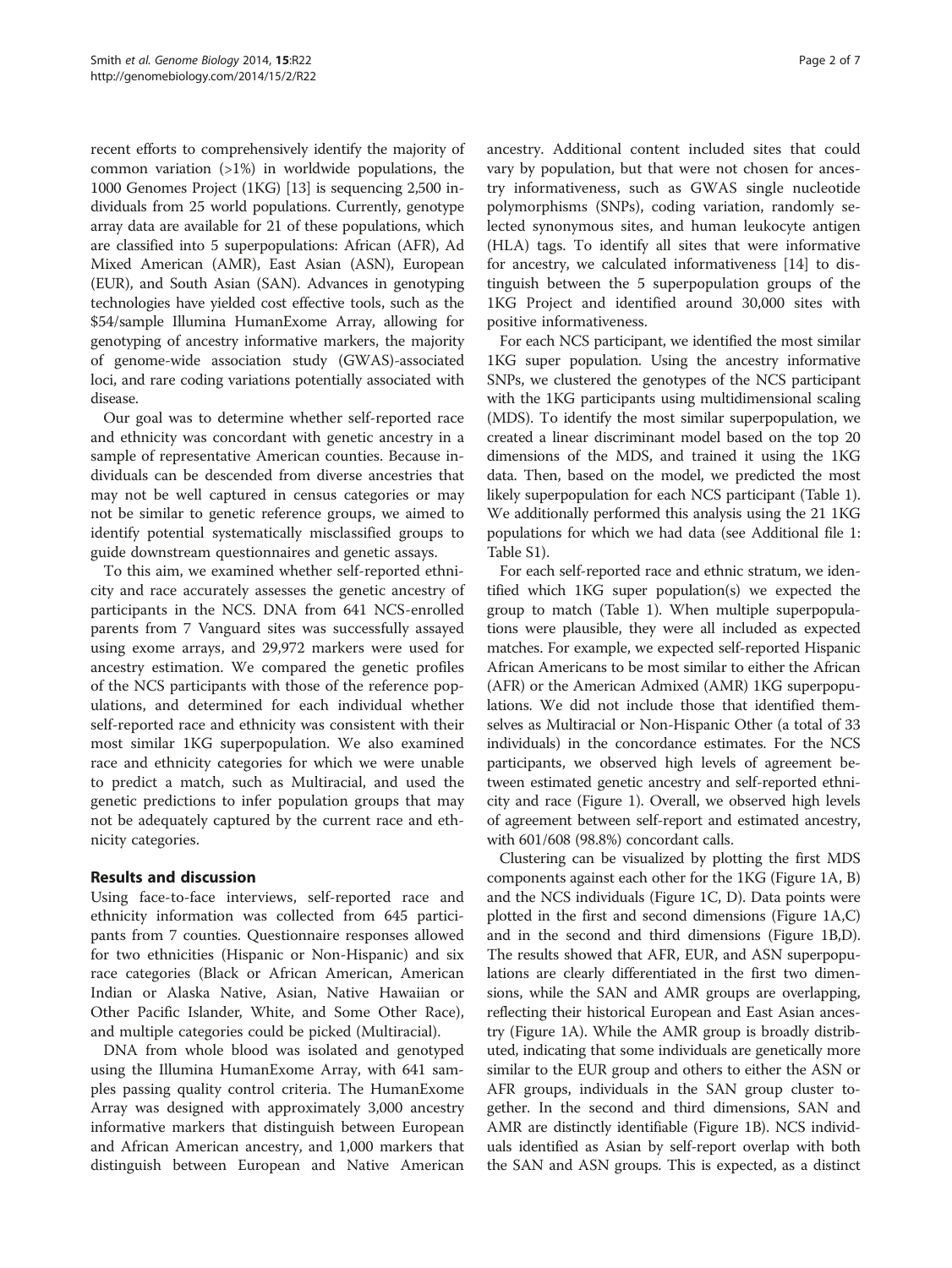| Self-report      |                                           | Expected        | Most similar superpopulation <sup>a,b</sup> |            |                |                |          |
|------------------|-------------------------------------------|-----------------|---------------------------------------------|------------|----------------|----------------|----------|
| <b>Ethnicity</b> | Race                                      | superpopulation | <b>AFR</b>                                  | <b>EUR</b> | <b>ASN</b>     | <b>AMR</b>     | SAN      |
| Hispanic         | African American                          | AFR or AMR      | 5                                           | 0          | $\mathbf{0}$   |                | $\Omega$ |
| Non-Hispanic     | African American                          | <b>AFR</b>      | 29                                          | 0          | $\mathbf{0}$   | $\mathbf{0}$   | $1*$     |
| Hispanic         | American Indian or Alaska Native          | AMR             | $\mathbf{0}$                                | 0          | $\mathbf{0}$   | $\overline{2}$ | $\Omega$ |
| Non-Hispanic     | American Indian or Alaska Native          | <b>AMR</b>      | 0                                           | 0          | $\mathbf{0}$   | 2              | $1*$     |
| Non-Hispanic     | Asian                                     | ASN or SAN      | $\mathbf{0}$                                | 0          | 12             | $\mathbf{0}$   | 9        |
| Non-Hispanic     | Native Hawaiian or Other Pacific Islander | <b>ASN</b>      | $\mathbf{0}$                                | 0          | 4              | $\Omega$       | $\Omega$ |
| Hispanic         | White                                     | AMR or EUR      | $\mathbf{0}$                                | 8          | $\mathbf{0}$   | 42             | 0        |
| Non-Hispanic     | White                                     | <b>EUR</b>      | $\mathbf{0}$                                | 427        | $\mathbf{0}$   | $3*$           | $\Omega$ |
| Hispanic         | Other                                     | AMR             | $1*$                                        | $1*$       | $\Omega$       | 60             | $\Omega$ |
| Non-Hispanic     | Other                                     | No prediction   |                                             |            | $\mathbf{0}$   |                |          |
| Hispanic         | Multiracial                               | No prediction   |                                             |            | $\mathbf{0}$   | 2              | $\Omega$ |
| Non-Hispanic     | Multiracial                               | No prediction   | 3                                           | 9          | 7              | $\overline{2}$ | 3        |
| Unknown          | Multiracial                               | No prediction   | $\mathbf{0}$                                | 0          | $\overline{0}$ |                | $\Omega$ |
|                  |                                           | Total           | 40                                          | 447        | 23             | 116            | 15       |

<span id="page-2-0"></span>Table 1 Superpopulation classification by self-reported ethnicity and race

a Expected groups based on self-report are indicated: African (AFR), European (EUR), East Asian (ASN), Admixed American (AMR) and South Asian (SAN). <sup>b</sup>Individuals that match their reported group are indicated in bold, and individuals that did not match the reported group are indicated by an asterisk

racial category for persons of South Asian descent (largely Indian) was not available as a self-reported race category.

We further investigated individuals that were discordant with our predictions. Linear discriminant analysis provides a relative score for how well each individual matches each group, and we observed that discordant individuals often matched their second-best superpopulation prediction. Of the seven discordantly assigned individuals, six matched their second most likely super population group, and the remaining one matched their third most likely group. We also examined our analysis of the 21 1KG populations (see Additional file [1](#page-5-0): Table S1), and observed that 4 of the 7 discordant individuals matched a population that was in their best-matched superpopulation by self-report, even though they were not placed in that group when the 5 1KG superpopulations were used for the analysis. This suggests that in some cases, analyses at population level may be more accurate for assigning genetic ancestry to an individual than analyses at superpopulation level. Overall, however, we observed the same level of concordance using populations as we did using superpopulations (601/608, 98.8%). Discordant individuals were not likely to be the result of misidentified samples, because these individuals were collected from five of the seven NCS sites, and were not consistent with swaps within each site (data not shown).

Hispanic White and Hispanic Other self-reported groups were determined to be of closely related ancestry, with 78% of Hispanic White and 94% of Hispanic Other predicted to match the AMR population. However, individuals with a self-report of Hispanic White were more likely to match the EUR group (22%) than the Hispanic Other (6%), which

is consistent with individuals that identify as Hispanic having a heritage that includes European and often, but not always, Native American ancestry.

While there was no expected population group for the 33 individuals who reported being Multiracial or Non-Hispanic Other, we were able to assign them to their most similar superpopulations. As a group, they showed great diversity, with individuals matching to each of the five superpopulations. Of note, 11 (33%) of these individuals matched to the ASN or SAN groups, which were less represented in the other categories (27/609, 4.4%). These data suggest that individuals of South Asian or East Asian descent may not adequately be captured by the NCS ethnicity and race categories.

Comparison of reported ethnicity and race with genetic ancestry highlighted the difficulties in properly capturing this information for individuals from populations with historical admixture. For the Non-Hispanic Asian population, we observed two clearly distinct populations: those closely related to the ASN population, which is composed of Han Chinese individuals (from Beijing and Southern China), Chinese individuals from Denver (CO), Japanese individuals, and Kinh individuals from Ho Chi Minh City (Vietnam); and those closely related to the SAN population, which is a population composed of Gujarati Indian individuals from Texas (Figure [1](#page-3-0); see Additional file [1](#page-5-0)). While of related ancestry, these two populations can be clearly discriminated genetically, and the currently used race category of 'Asian' does not adequately distinguish between individuals of South Asian versus East Asian descent, highlighting the relevance of using genetically determined ancestry rather than self-reported ancestry alone.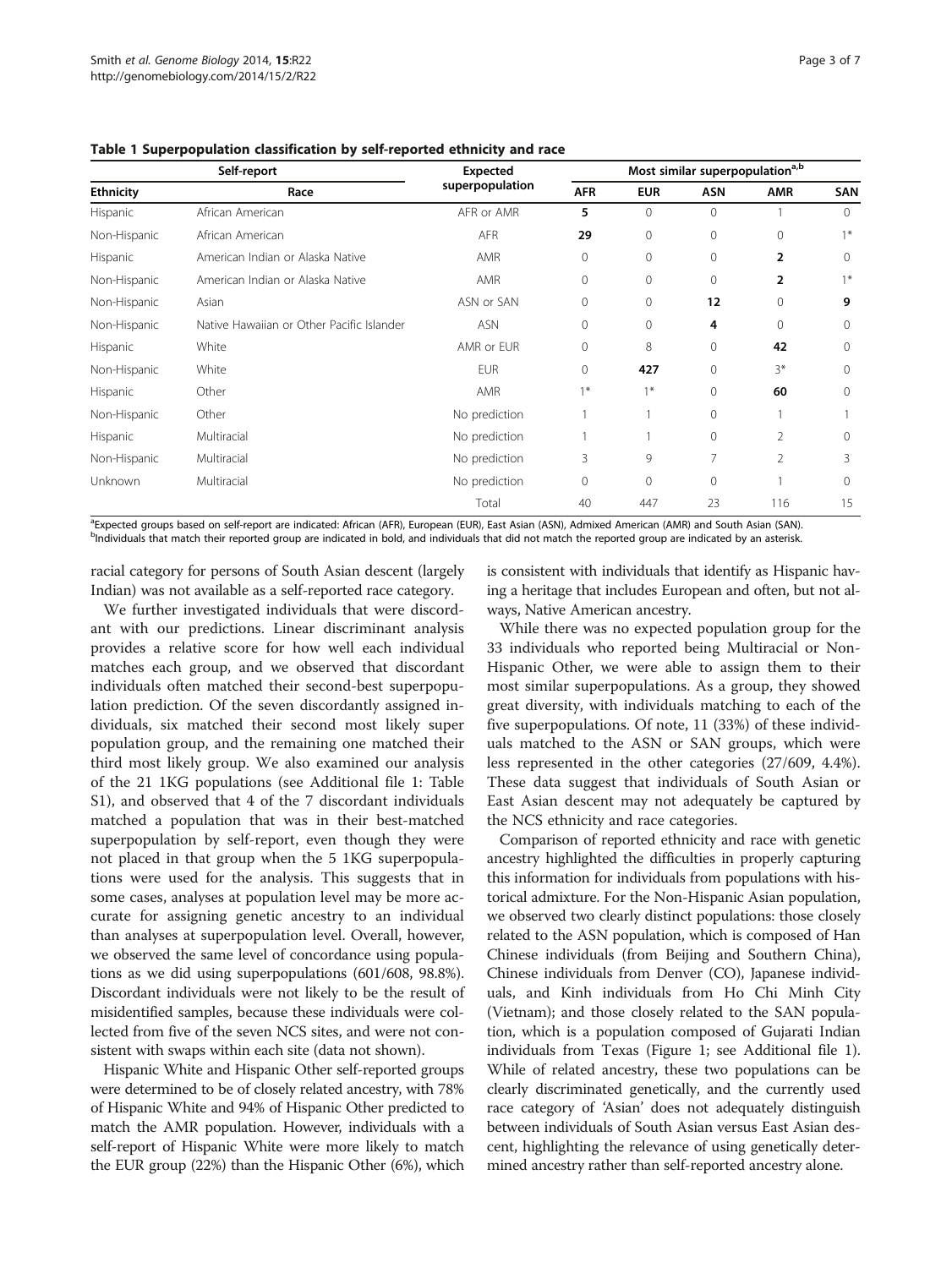<span id="page-3-0"></span>

A comparison of genetic ancestry to self-reported ethnicity and race for Hispanic individuals determined that the genetic ancestry of those choosing the categories of Hispanic, White (50 persons) and Hispanic, Other (62 persons) is largely the same. Individuals choosing Hispanic, White or Hispanic, Other were most similar to the AMR superpopulation (102/112) (composed of Colombian individuals in Medellin, Colombia; Mexican individuals from Los Angeles, CA; Peruvian individuals in Lima, Peru; and Puerto Rican individuals in Puerto Rico) [[13\]](#page-5-0), with the remaining individuals matching the European or African superpopulations.

#### Conclusions

In summary, we have successfully used the Illumina HumanExome Array to classify NCS participants accurately into superpopulation ancestry groups, consistent with self-report. Refinements to self-reported ethnicity and race options for both the Non-Hispanic Asian and the Hispanic White/Hispanic Other populations would result in more accurate determination of the genetic ancestry of these populations.

#### Materials and methods

# Study population

In total, 646 blood samples from parents enrolled in the NCS were obtained from the NCS biorepository. The samples were collected from seven different NCS Vanguard Centers across the USA, including Brookings County, SD (which also enrolled participants from Yellow Medicine County, MN; Pipestone County, MN; and Lincoln County, MN), Duplin County, NC; Montgomery County, PA; Orange County, CA; Queens, NY; Salt Lake County, UT; and Waukesha County, WI. A total of 710 mothers and 451 fathers were enrolled, from which 346 mothers and 300 fathers were selected for the current study. Ethnicity/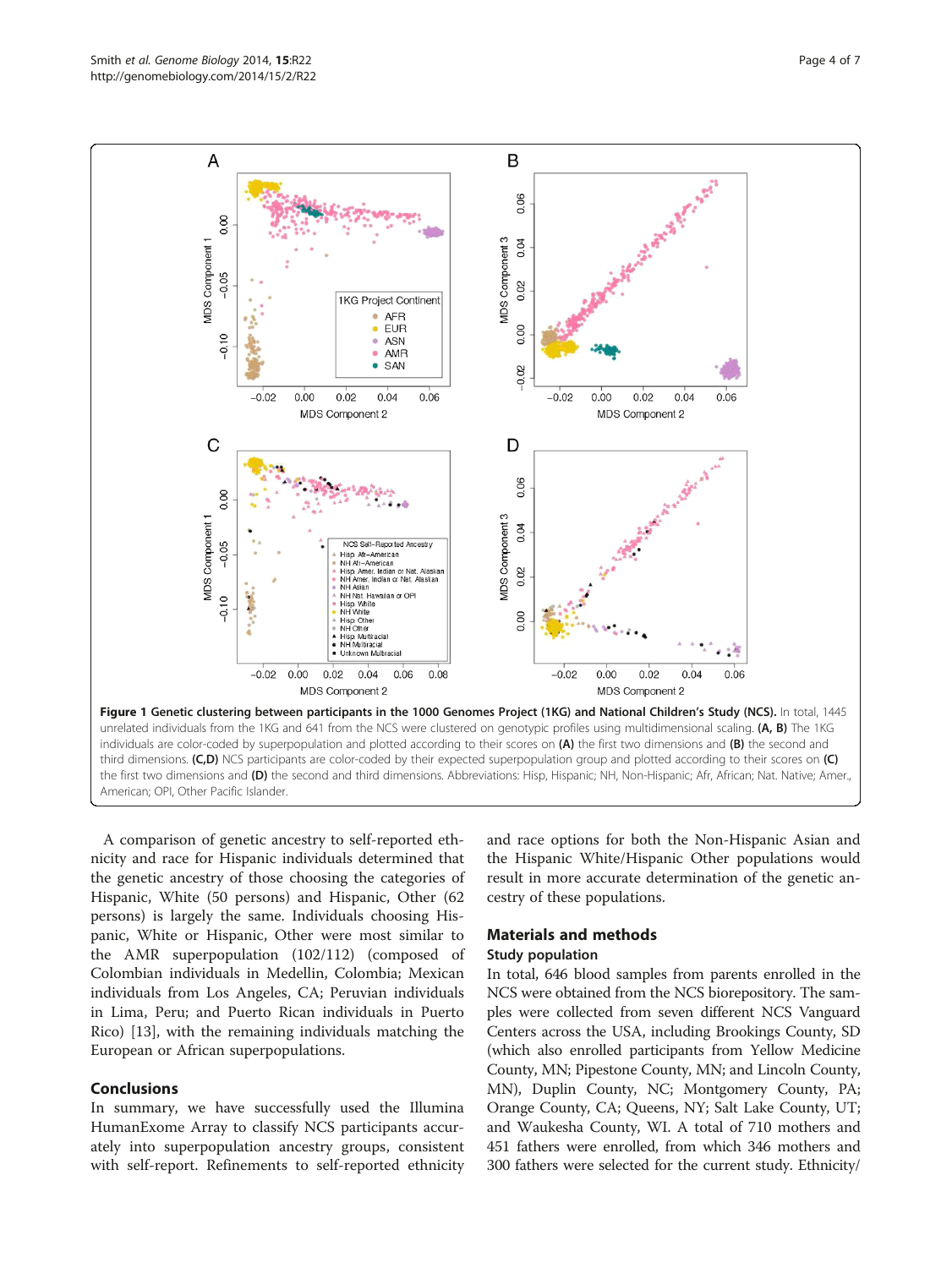race was self-described. Participants were asked during a face-to-face interview about their ethnicity and race, choosing between two ethnicity categories (Hispanic or Non-Hispanic), and six race categories (Black or African American, American Indian or Alaskan Native, Asian, Native Hawaiian or Other Pacific Islander, White, or Some Other Race), from which multiple categories could be picked (Multiracial). All participants had provided written informed consent for the use of these samples and the study was approved through the local site and/or the NCS federated institutional review boards. It should be noted that that not all NCS participants consented to providing biological samples, so the overall diversity of enrollment in the NCS may differ slightly from what we report here.

Of the 646 samples, 346 were from mothers and 300 were from fathers; 360 individuals were paired participants (mother and father), and the remaining individuals were a single enrolled parent (166 mothers, 120 fathers). Samples consisted of 200 μl of EDTA-treated whole blood for mothers, and 2.0 ml of acid citrate dextrose (ACD)-treated whole blood diluted with 2.0 ml 20% DMSO in RPMI medium (4.0 ml total volume) for fathers. Although blood sample storage methods varied between enrolled mothers and fathers, both were sufficient for the studies described here.

# DNA isolation

DNA was isolated from 200 ul of provided whole blood sample using a QIAcube and the QIAamp DNA Blood Mini QIAcube Kit (Qiagen, Valencia, CA, USA). The standard QIAcube isolation program was used, except that the elution volume was modified from 100 μl to 25 μl.

DNA concentrations ranged from 0.81 to 292 ng/μl for samples from mothers, and from 2.4 to 97.7 ng/μl for samples from fathers. For mothers, a mean  $(\pm SD)$ DNA concentration of  $68.2 \pm 51.4$  ng/ $\mu$ l was obtained. For fathers, the mean DNA concentration was  $30.5 \pm$ 18.3 ng/μL. There was one sample (mother) from which no DNA could be isolated, resulting in 645 of 646 samples with successful isolation of DNA.

# Illumina infinium HD HumanExome BeadChip assay

Using the Illumina Infinium HD HumanExome Bead-Chip Assay, 6 μl each DNA sample was analyzed. Samples were processed according the manufacturer's specifications. We observed an average SNP call rate of 99.2% per sample. Three samples (all mothers) had SNP call rates below the 90% and therefore failed quality control. One individual was subsequently removed due to high genome-wide similarity (proportion identical by descent (PI\_HAT) approximately 1) to another sample. Overall, we successfully screened 641 of the 645 DNA samples (failure rate of <0.5%).

The HumanExome BeadChip was designed through a collaborative effort of multiple academic groups ([\[15](#page-5-0)]) in order to capture rare and common coding variation. It includes over 240,000 variants identified from diverse populations, and in addition to coding variants, includes ancestry informative markers  $(n = 3,468)$ , SNPs associated with a range of common conditions, such as type 2 diabetes, cancer, metabolic, and psychiatric disorders  $(n = 4,761$  SNPs), and additional sites of scientific interest. Because the array was designed to capture coding variants, it captures only 10% of common variation through linkage disequilibrium  $(r^2 > 0.8)$ .

#### HumanExome array processing

Genotypes were called using GenomeStudio (v2011.1). Briefly, genotype intensities were reclustered together across all samples, and default criteria for genotype quality (GenCall Score >0.15) was used to filter poorly called genotypes. Genotypes were converted from Illumina TOP orientation to genome orientation (b37) using the HumanExome-12v1\_A files generated through the Wellcome Trust Center for Human Genetics ([\[16](#page-5-0)]). Sites reported as 'Cautious Sites' ([[17\]](#page-5-0)) were removed. Sites were annotated to dbSNP 135 identifiers using The Genome Analysis Toolkit (GATK) [[18\]](#page-5-0).

#### Data quality control

Data generated on the Illumina HiScan system was subjected to three basic quality control measures. Initially, a qualitative assessment of the assay performance was determined by visual inspection of the internal control probes on the array to ensure effective staining, hybridization, base extension, and washing. Samples were required to have a call rate of 90% or greater (three samples failed). Finally, to identify potential sample misidentification, the reported sex was compared with the sex calculated from homozygosity estimates across all SNPs on the X chromosome with a MAF >0.1 (no samples were assigned the wrong sex).

#### Ancestry estimation

#### Reference populations

We used the participants of the 1KG [\[13\]](#page-5-0) as a reference population for ancestry identification. These individuals derive from 21 different population groups covering five superpopulations: African (AFR), East Asian (ASN), South Asian (SAN), European (EUR), and Ad Mixed American (AMR) (see Additional file [1\)](#page-5-0). We obtained genetic data for 1,445 unrelated individuals profiled on the Illumina Omni 2.5 array ([[19\]](#page-5-0)), and annotated sites to dbSNP 135 identifiers using GATK [[18](#page-5-0)]. We focused on the 41,572 sites that overlapped those on the HumanExome Array.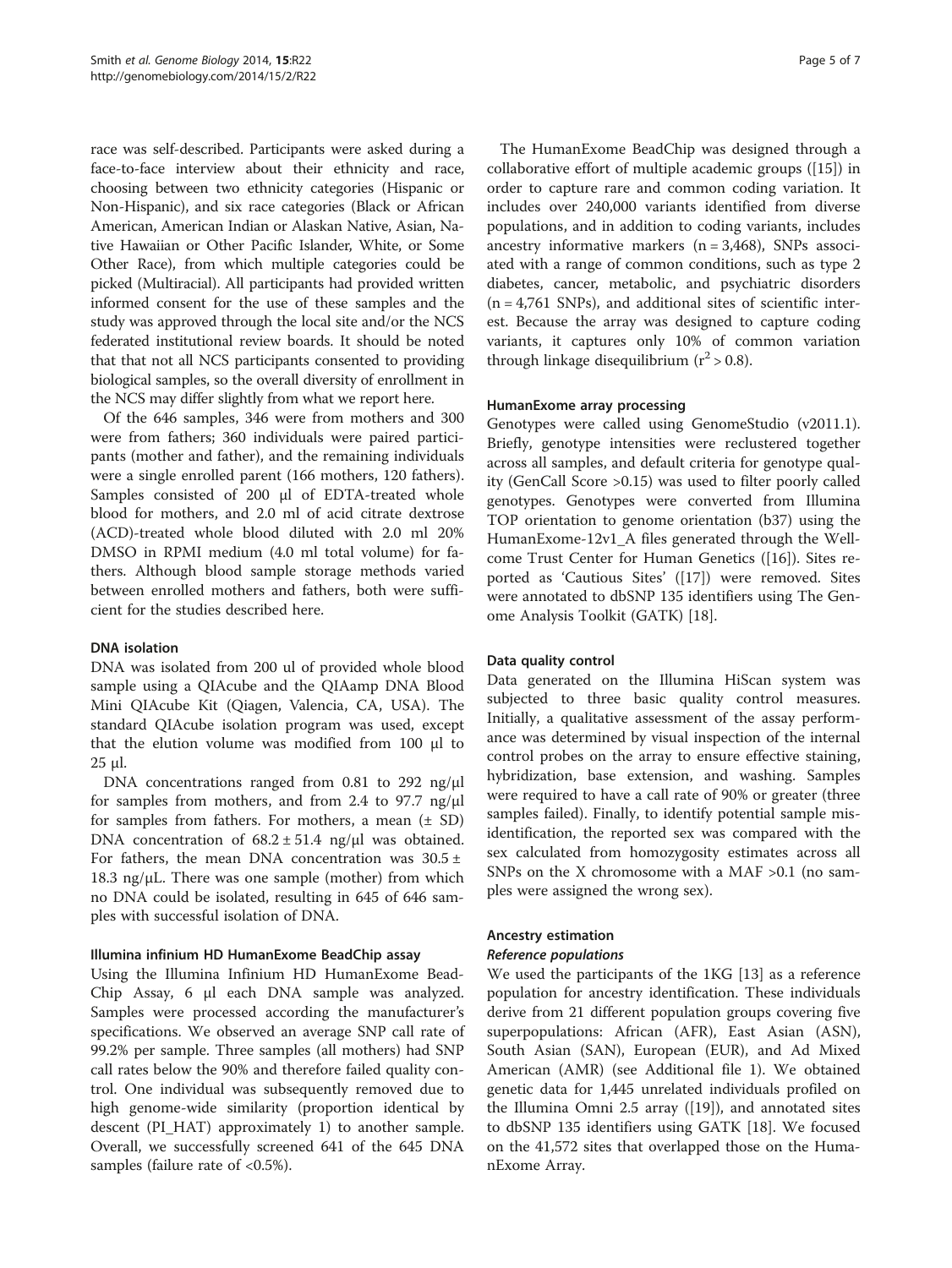#### <span id="page-5-0"></span>Ancestry informative markers

We prioritized markers by their ability to distinguish ancestry and for being independent of each other. We calculated informativeness [14] based on the five 1KG superpopulations (AFR, ASN, SAN, EUR, and AMR) and chose markers in order of informativeness that were in linkage equilibrium  $(r^2 < 0.2)$  with previously chosen markers within 1 Mb. Sites were not filtered based on a minor allele threshold. We ultimately identified 29, 972 markers that were shared between the Omni 2.5 array and the HumanExome array for use in ancestry estimation.

To estimate ancestry, we identified for each NCS participant the most similar 1KG superpopulation group and population group (Table [1](#page-2-0); see Additional file 1). Specifically, we clustered genotypes from all participants at ancestry informative markers using MDS in PLINK [[20\]](#page-6-0). We then developed a model based on the first 20 MDS components using linear discriminant analysis (lda command in MASS package [\[21](#page-6-0)] in R) with the 1KG individuals as a training set. We next used the NCS individuals as a test dataset and predicted the most likely superpopulation and population groups for each participant. We compared predicted groups with groups based on self-reported ethnicity and race. Because there was not a 1:1 relationship between self-reported ethnicity and race and the 1KG superpopulation groups, we developed expected relationships (Table [1\)](#page-2-0). Individuals were considered discordant if their groups disagreed with the expected superpopulation assignments.

# Additional file

[Additional file 1:](http://www.biomedcentral.com/content/supplementary/gb-2014-15-2-r22-S1.xlsx) Table listing the expected groups based on selfreport and the population each individual matches. Genotype and phenotype data are available through dbGaP: [http://www.ncbi.nlm.nih.](http://www.ncbi.nlm.nih.gov/projects/gap/cgi-bin/study.cgi?study_id=phs000662.v1.p1) [gov/projects/gap/cgi-bin/study.cgi?study\\_id=phs000662.v1.p1](http://www.ncbi.nlm.nih.gov/projects/gap/cgi-bin/study.cgi?study_id=phs000662.v1.p1).

#### Competing interests

The authors declare that they have no competing interests.

#### Authors' contributions

ENS performed the data analysis and wrote the manuscript. KJ performed the experimental assays and wrote the manuscript. ADA performed the experimental assays. PJS performed quality control analyses. CDC coordinated sample selection. KAF conceived of the study design and wrote the manuscript. All authors read and approved the final manuscript.

#### Acknowledgements

We thank Olivier Harismendy, Carlos D. Bustamante, and Deborah A. Nickerson for early discussions, which guided us in this study. This work was supported by the NIH-NICHD contract (HHSN267200700021C) awarded as a subcontract to University of California San Diego from the University of California Irvine and the Center for Translational Science Award (1UL1RR031980-01) from the National Center for Research Resources.

#### Author details

<sup>1</sup>Moores UCSD Cancer Center, University of California San Diego, 9500 Gilman Drive, La Jolla, CA 92093, USA. <sup>2</sup>Department of Pediatrics and Rady Children's Hospital, University of California San Diego, 9500 Gilman Drive, La

Jolla, CA 92093, USA. <sup>3</sup>Clinical and Translational Research Institute, University of California San Diego, 9500 Gilman Drive, La Jolla, CA 92093, USA. <sup>4</sup>Institute for Genomic Medicine, University of California San Diego, 9500 Gilman Drive, La Jolla, CA 92093, USA.

#### Received: 9 September 2013 Accepted: 3 February 2014 Published: 3 February 2014

#### References

- 1. Morello-Frosch R, Zuk M, Jerrett M, Shamasunder B, Kyle AD: Understanding the cumulative impacts of inequalities in environmental health: implications for policy. Health Aff 2011, 30:879–887.
- 2. Sexton K, Adgate JL, Church TR, Hecht SS, Ramachandran G, Greaves IA, Fredrickson AL, Ryan AD, Carmella SG, Geisser MS: Children's exposure to environmental tobacco smoke: using diverse exposure metrics to document ethnic/racial differences. Environ Health Perspect 2004, 112:392–397.
- 3. Brooks N, Sethi R: The distribution of pollution: community characteristics and exposure to air toxics. *J Environ Econ Manag* 1997, 32:233-250.
- 4. Block JP, Scribner RA, DeSalvo KB: Fast food, race/ethnicity, and income: a geographic analysis. Am J Prev Med 2004, 27:211–217.
- 5. Cooper RS, Kaufman JS, Ward R: Race and genomics. N Engl J Med 2003, 348:1166–1170.
- 6. Burchard EG, Ziv E, Coyle N, Gomez SL, Tang H, Karter AJ, Mountain JL, Perez-Stable EJ, Sheppard D, Risch N: The importance of race and ethnic background in biomedical research and clinical practice. N Engl J Med 2003, 348:1170–1175.
- 7. Ntzani EE, Liberopoulos G, Manolio TA, Ioannidis JP: Consistency of genome-wide associations across major ancestral groups. Hum Genet 2012, 131:1057–1071.
- 8. Yang JJ, Cheng C, Devidas M, Cao X, Fan Y, Campana D, Yang W, Neale G, Cox NJ, Scheet P, Borowitz MJ, Winick NJ, Martin PL, Willman CL, Bowman WP, Camitta BM, Carroll A, Reaman GH, Carroll WL, Loh M, Hunger SP, Pui CH, Evans WE, Relling MV: Ancestry and pharmacogenomics of relapse in acute lymphoblastic leukemia. Nat Genet 2011, 43:237–241.
- 9. Gomez-Rubio P, Klimentidis YC, Cantu-Soto E, Meza-Montenegro MM, Billheimer D, Lu Z, Chen Z, Klimecki WT: Indigenous American ancestry is associated with arsenic methylation efficiency in an admixed population of northwest Mexico. J Toxicol Environ Health A 2012, 75:36–49.
- 10. International HapMap Consortium: The International HapMap Project. Nature 2003, 426:789–796.
- 11. International HapMap Consortium: A haplotype map of the human genome. Nature 2005, 437:1299–1320.
- 12. Novembre J, Johnson T, Bryc K, Kutalik Z, Boyko AR, Auton A, Indap A, King KS, Bergmann S, Nelson MR, Stephens M, Bustamante CD: Genes mirror geography within Europe. Nature 2008, 456:98–101.
- 13. 1000 Genomes Project Consortium, Abecasis GR, Altshuler D, Auton A, Brooks LD, Durbin RM, Gibbs RA, Hurles ME, McVean GA: A map of human genome variation from population-scale sequencing. Nature 2010, 467:1061–1073.
- 14. Rosenberg NA, Li LM, Ward R, Pritchard JK: Informativeness of genetic markers for inference of ancestry. Am J Hum Genet 2003, 73:1402–1422.
- 15. University of Michigan Center for Statistical Genetics: Exome Chip Design. [[http://genome.sph.umich.edu/wiki/Exome\\_Chip\\_Design\]](http://genome.sph.umich.edu/wiki/Exome_Chip_Design).
- 16. The Wellcome Trust Centre for Human Genetics, William Rayner: Genotyping chips strand and build files. [\[http://www.well.ox.ac.uk/~](http://www.well.ox.ac.uk/~wrayner/strand/) [wrayner/strand/](http://www.well.ox.ac.uk/~wrayner/strand/)]
- 17. University of Michigan Center for Statistical Genetics: Exome Chip Design, Cautious Sites. [[http://genome.sph.umich.edu/wiki/Exome\\_Chip\\_Design#](http://genome.sph.umich.edu/wiki/Exome_Chip_Design#Cautious_Sites) [Cautious\\_Sites\]](http://genome.sph.umich.edu/wiki/Exome_Chip_Design#Cautious_Sites)
- 18. DePristo MA, Banks E, Poplin R, Garimella KV, Maguire JR, Hartl C, Philippakis AA, del Angel G, Rivas MA, Hanna M, McKenna A, Fennell TJ, Kernytsky AM, Sivachenko AY, Cibulskis K, Gabriel SB, Altshuler D, Daly MJ: A framework for variation discovery and genotyping using next-generation DNA sequencing data. Nat Genet 2011, 43:491-498.
- 19. 1000 Genomes Project FTP download. [[ftp://ftp.1000genomes.ebi.ac.uk/](ftp://ftp.1000genomes.ebi.ac.uk/vol1/ftp/technical/working/20110921_phase2_omni_genotypes/) [vol1/ftp/technical/working/20110921\\_phase2\\_omni\\_genotypes/](ftp://ftp.1000genomes.ebi.ac.uk/vol1/ftp/technical/working/20110921_phase2_omni_genotypes/), downloaded 8/29/2012]